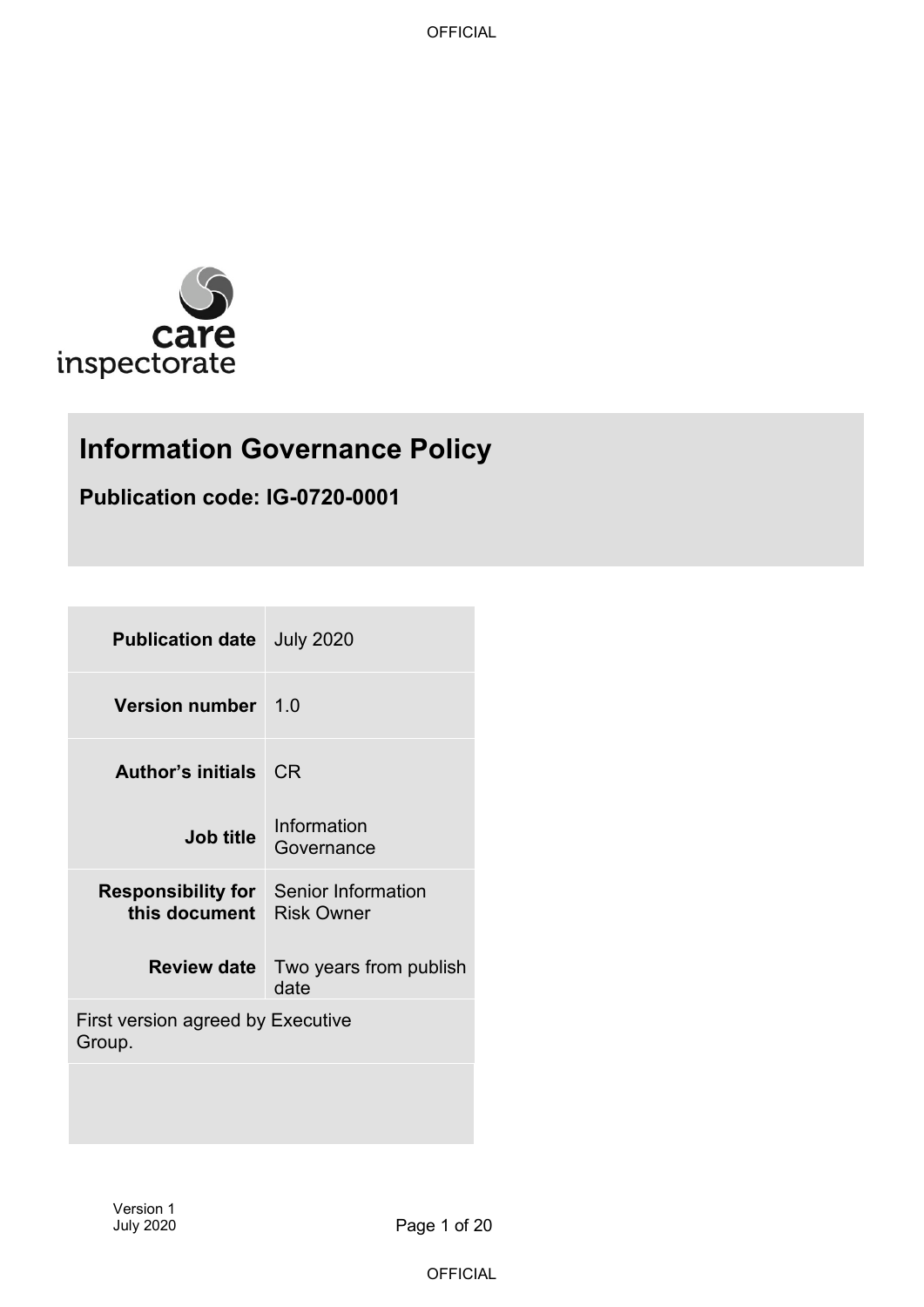## 1. Introduction

The Care Inspectorate is a scrutiny body which supports improvement. That means we look at the Quality of Care in Scotland to ensure it meets high standards.

Our vision is that everyone experiences safe, high quality care that meets their needs, rights and choices.

Our main business functions include:

- Corporate and Customer Services, including Finance, Estates, HR, Legal Services, Information and Communication Technologies (ICT),
- Scrutiny and Assurance, including Registration, Inspection, Enforcement, Complaints,
- Strategy and Improvement, including Communications, Information Governance (IG), Intelligence, Organisational Workforce Development (OWD), Policy, Strategy and Improvement, Professional Practice.

Information is a key asset for the Care Inspectorate and needs to be valued. Access to reliable, relevant, secure, accurate and timely information underpins all the actions we take and decisions we make when carrying out the work of the Care Inspectorate.

Ultimately, it enables intelligence-led scrutiny and assurance of regulated care services in Scotland, helping us deliver our vision that everyone experiences safe, high-quality care that meets their needs, rights, and choices.

This document sets out the Care Inspectorate's overarching Information Governance (IG) policy and explains how we as an organisation manage our records in accordance with our *Records Management Plan[1](#page-1-0)* . It is crucial that we manage our information assets to meet the strategic, operational and legal requirements of the Care Inspectorate to maximise its value for the organisation and its stakeholders and to stop it becoming a liability and a risk. Good IG provides that assurance.

The commitments required to achieve this governance fall under two main categories which each have policy area-specific elements: Data Protection and Records Management. The hierarchy is shown below in Figure 1 and the policy area specific elements are listed at Annex 1.



<span id="page-1-0"></span><sup>1</sup> IG003 Records Management Plan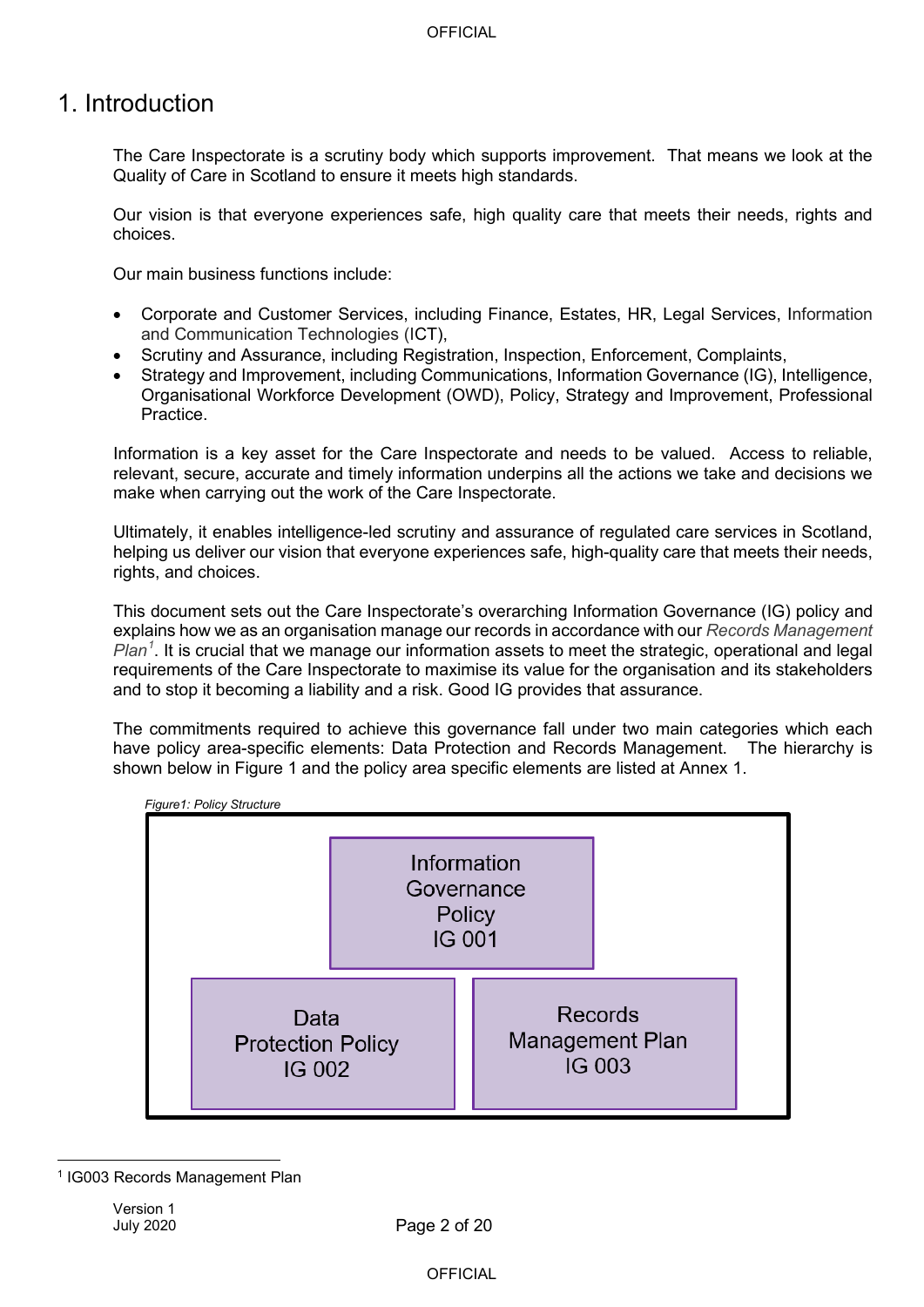## 2. Responsibilities

### *2.1 All Care Inspectorate Colleagues*

All Care Inspectorate colleagues have a professional responsibility to keep accurate and timely records about their work and store them in the right repositories.

Records could be anything written, photographed, typed, copied or recorded in the course of your work for the Care Inspectorate, whether in relation to a care service, a local authority, a local partnership, or persons involved with these services, or for the management and administration of the organisation. These include notes, reports, emails, letters, images, audio-visual recordings, copies of documents and evidence.

The way information is recorded, stored, and shared is crucial to effective communication, accountability and evidence-based decision making. Colleagues will rely on these records at key decision points, especially during enforcement procedures or major inquiries relating to case work. All staff are accountable, whatever their level or area of responsibility to comply with IG policy.

Records should be created using the devices provided by the organisation, using corporate templates where appropriate, and stored in the appropriate files or folders within the Care Inspectorate Office 365 environment, activity specific application or hard copy case file at the earliest opportunity. They must not be retained on non-Care Inspectorate devices, within OneDrive or local drives on laptops or surface pros, or in hard copy at home for longer than necessary.

You must only record what is necessary and relevant to our organisational purposes. Documents that are not required and additional to our purposes and received from a person or service should be returned to those individuals or services directly. Records must be created at the time of the events they refer to or as soon as possible afterwards. All physical or digital documents must adhere to the Naming Conventions policy<sup>[2](#page-2-0)</sup>. Records must be accurate and recorded in such a way that the meaning is clear and unambiguous.

### *2.2 Executive Group.*

The Executive Group has overall responsibility for ensuring that records are created and managed by their departments and functions to meet the needs of the Care Inspectorate and in line with organisational policy.

### *2.3 Senior Information Risk Owner (SIRO)*

The Executive Director of Strategy and Improvement is the Care Inspectorate's SIRO. The SIRO is the senior officer responsible for the management of the Care Inspectorate's records under section 1(2)(a) of the Public Records (Scotland) Act, 2011. The SIRO is also responsible for the management of Information Risk.

### *2.4 Information Asset Owners (IAOs)*

IAOs have overall responsibility to ensure that records within their Directorate are managed according to statutory responsibilities and Care Inspectorate policies. They are also responsible for identifying and managing information risk within their functional area.

### *2.5 Line Managers*

All line managers must ensure that this policy and all associated Records Management and Data Protection policies, procedures and guidance are understood by all staff within their business units and that these are incorporated into routine administrative practices. It is a line manager's responsibility to make sure that their staff have had adequate training in all aspects of IG, take training opportunities when they are available and are given the time to do so.

<span id="page-2-0"></span><sup>2</sup> IG003.2 Naming Conventions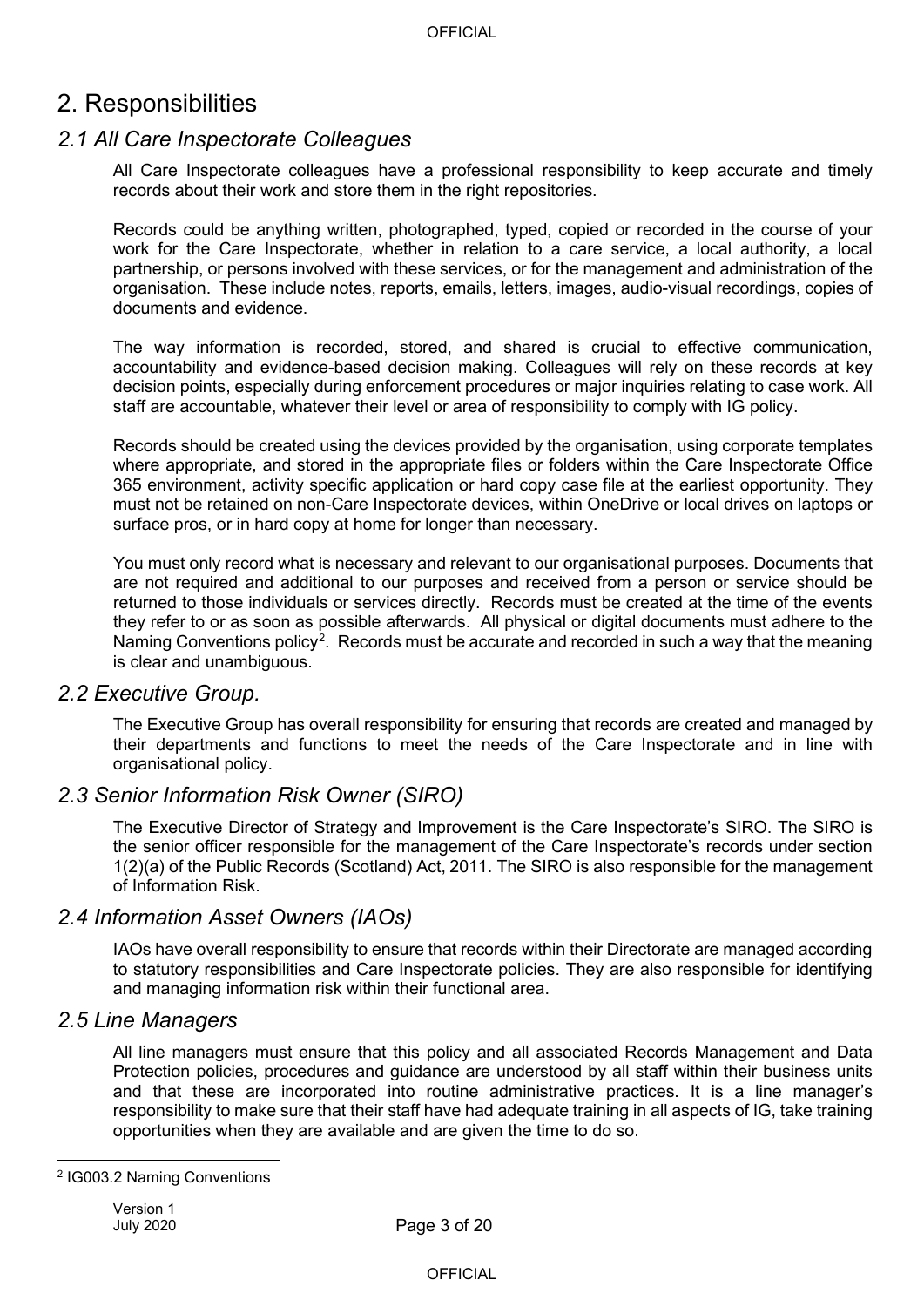## *2.6 Information Governance*

The IG team are responsible for the development, updating, dissemination and operational delivery of the Information Governance, Records Management and Data Protection policies, procedures, guidance, awareness, and training.

## *2.7 IG Lead*

The IG Lead is identified as holding operational responsibility for records management and has appropriate corporate responsibility, access to resources and skills. As required in Section 1(2)(a)(ii) of the Act this is the person responsible for ensuring the authority complies with its records management plan and provides the first point of contact for the Keeper on records management issues.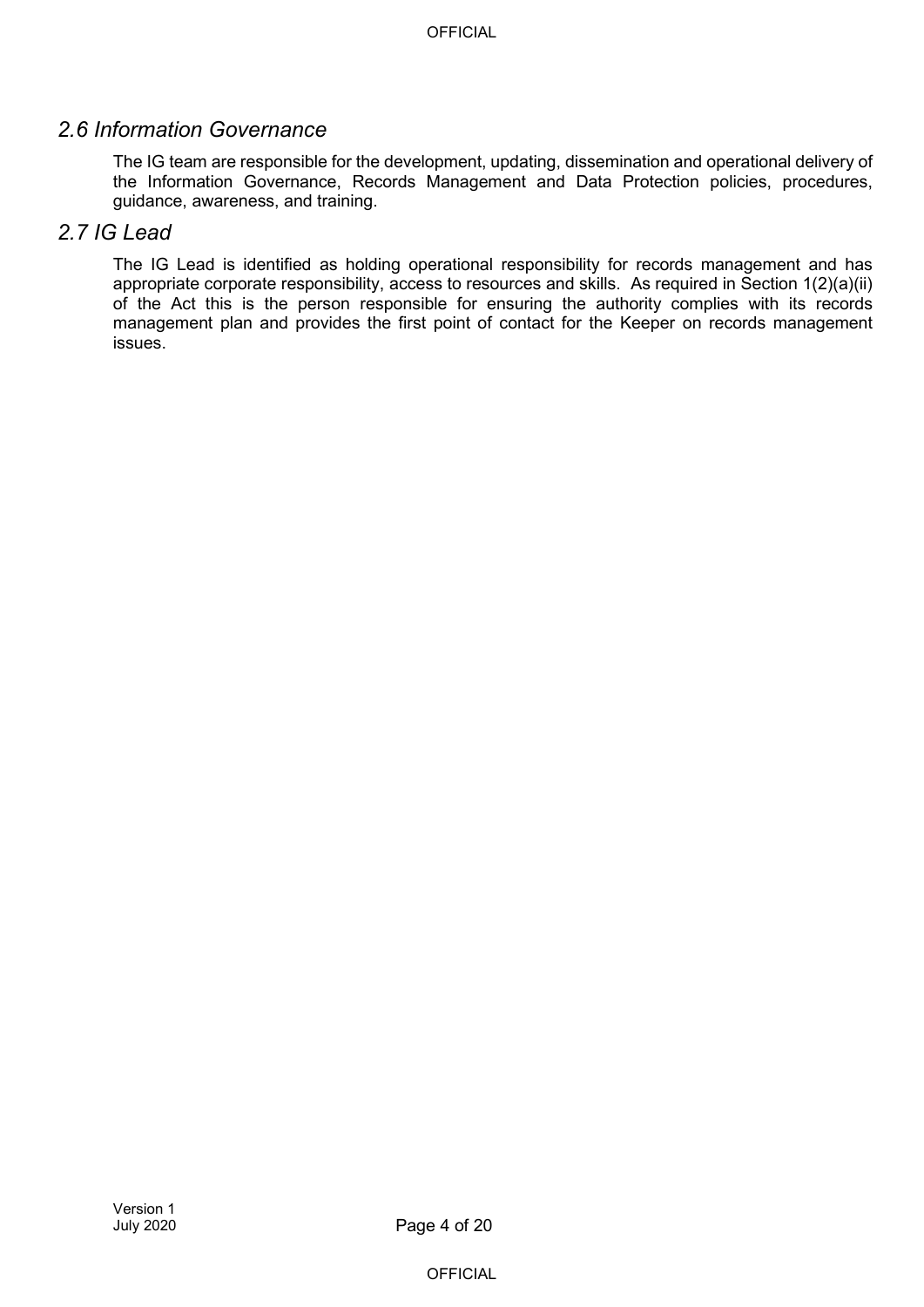## 3. Records Management

## *3.1 Records Management Policy Suite*

The Records Management Policy Suite contains policies, associated procedures and guidance that when followed, ensure that all records held by the Care Inspectorate are effectively managed throughout their life cycle.

In order for the value of Care Inspectorate records to be maintained and assured, they need to be managed efficiently, transparently and consistently from the point they are created or received, through maintenance and use, to the time they are destroyed or permanently preserved as archival records as shown in Figure 2.

The capture of good records, in the right repositories, reduces the time and resource needed to deliver our strategic priorities and prevents costly duplication of work.



#### 3.11 Creation and capture

The Care Inspectorate is the owner or Data Controller of all Care Inspectorate records, including those created by Board members, employees, contractors, or consultants.

Records must be created and captured in the appropriate recordkeeping systems.

Records must be adequate for the Care Inspectorate business they support.

To achieve this, the Care Inspectorate is committed to meeting the following principles of good records management as defined by the National Records of Scotland:

- **Authentic** it must be possible to prove that records are what they purport to be and who created them, by keeping a record of their management through time. Where information is later added to an existing document within a record, the added information must be signed and dated. With electronic records, changes and additions must be identifiable through audit trails.
- **Accurate** records must accurately reflect the transactions that they document.
- **Accessible** records must be readily available when needed.
- **Secure** records must be securely maintained to prevent unauthorised access, alteration, damage or removal. They must be stored in a secure environment
- **Comprehensive**  records must document the complete range of an organisation's business.

Version 1 July 2020

Page 5 of 20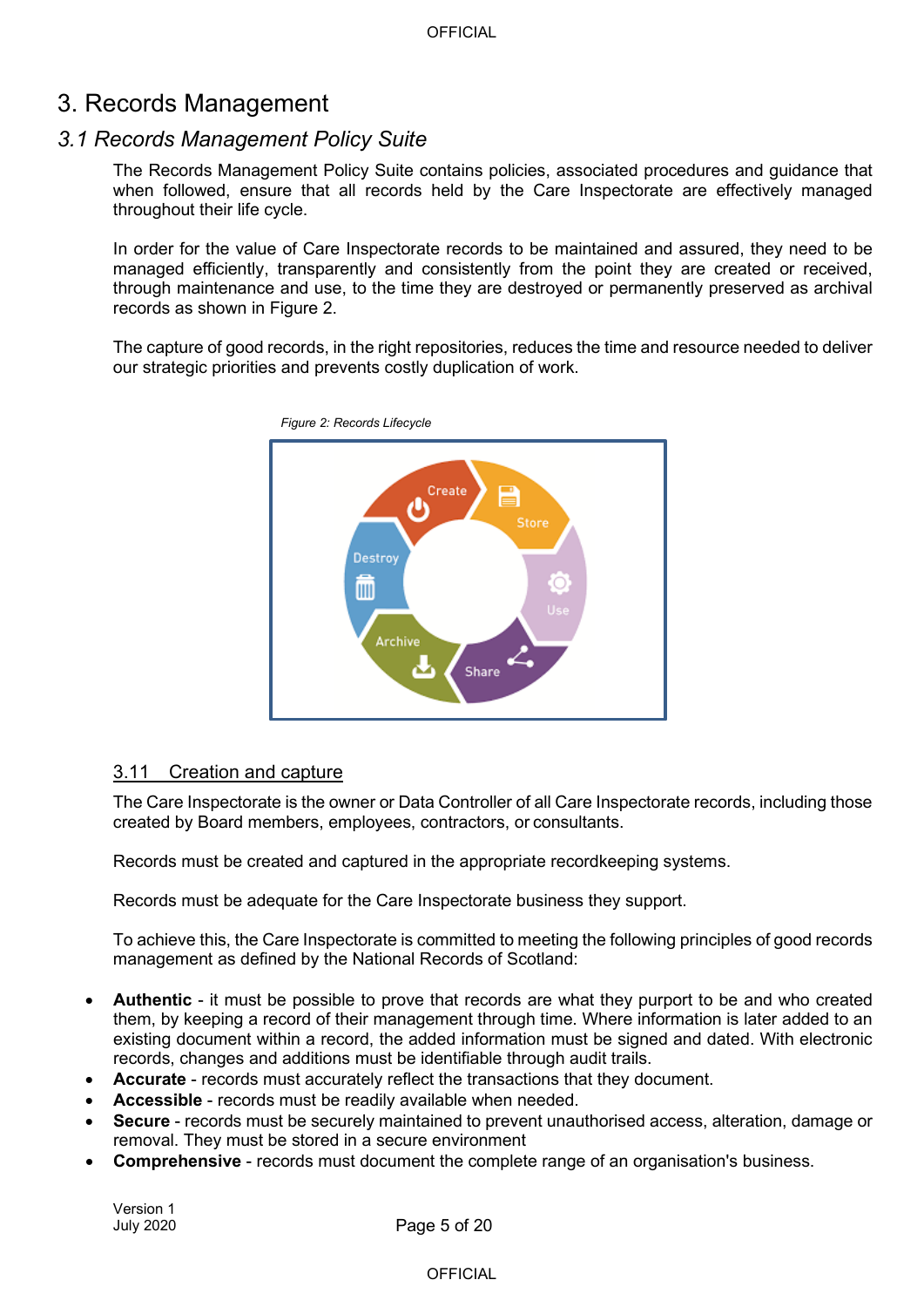- **Compliant** records must comply with any record keeping requirements resulting from legislation, audit rules and other relevant regulations.
- **Effective** records must be maintained for specific purposes and the information contained in them must meet those purposes.

All records must be titled and referenced as per the Naming Conventions<sup>[3](#page-5-0)</sup> procedure and consistent and relevant to the business activity to ensure that they can be easily retrieved, understood and managed.

Care Inspectorate records should be created in fixed formats wherever possible to maintain their integrity over time.

Staff should use the Government Security Classification (GSC) procedure<sup>[4](#page-5-1)</sup>, identifying OFFICIAL information and labelling SENSITIVE data as it is created. This will assist the Care Inspectorate when processing information by ensuring that sensitive information is being secured and shared in the right way and in accordance with our privacy notice.

All records repositories must reflect the Metadata Standard<sup>5</sup> and this must be built into the requirements for any new (developed/bespoke or Commercial Off The Shelf (COTS)) records repository.

#### 3.12 Storage and retrieval

Care Inspectorate records must be adequately protected and stored securely to prevent unauthorised access.

Digital records outside of authorised applications must be stored within the Office 365 suite which has been configured in line with the Care Inspectorate's Business Classification Scheme (BCS) and related information architecture standards, and in line with the policies identified in Figure 3.



*Figure3: Office 365*

<span id="page-5-0"></span><sup>3</sup> IG003.2 Naming Conventions

<span id="page-5-1"></span><sup>4</sup> IG002.4 Government Security Classification

<span id="page-5-2"></span><sup>5</sup> IG003.1 Metadata Standard

Page 6 of 20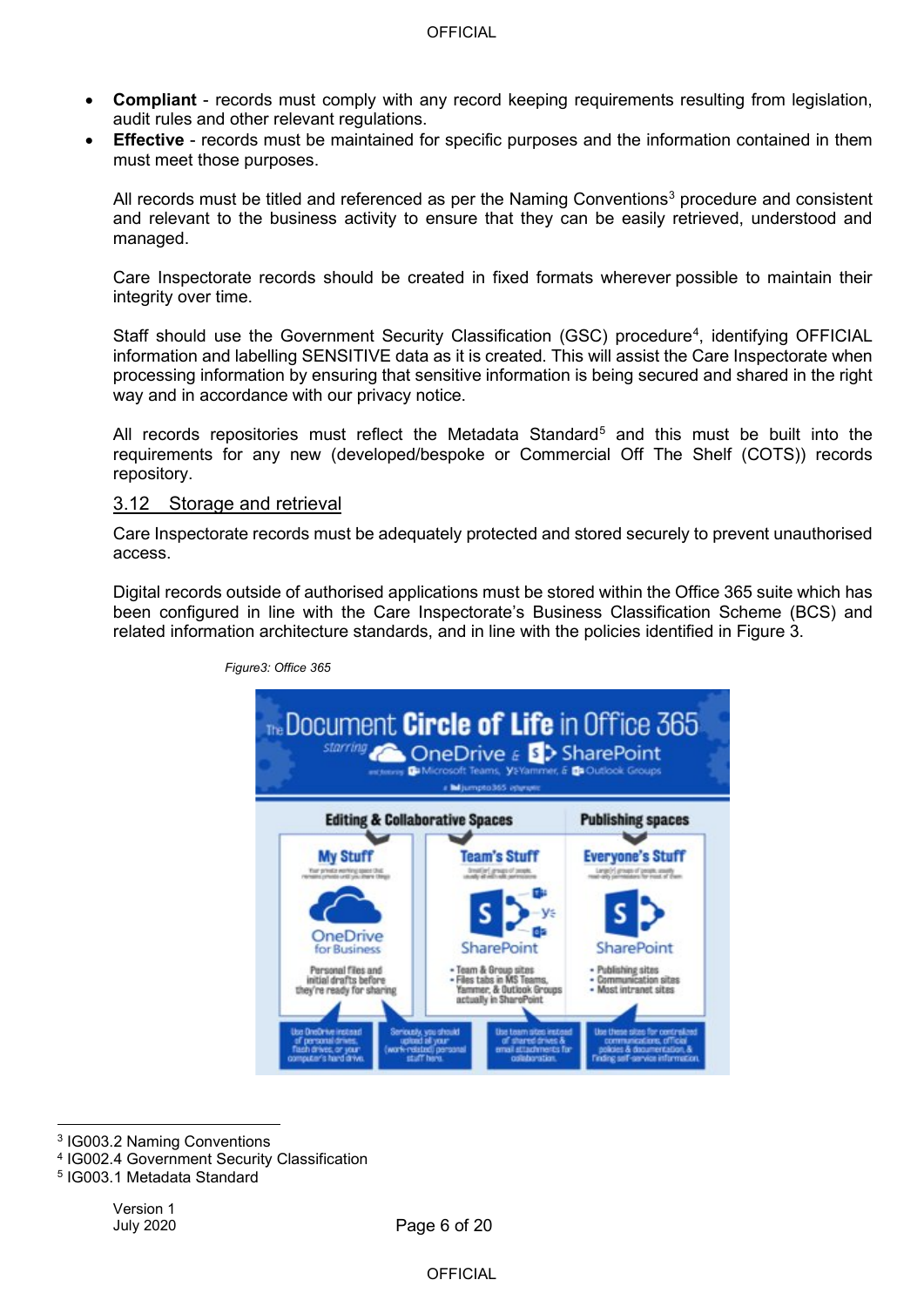The Care Inspectorate has adopted a digital-by-default approach. However, where master records need to be retained in physical format, they should be stored within the agreed formal filing structure that conforms to the Care Inspectorate's BCS and related information architecture standards as identified in our hard copy file and retrieval policies $^6$  $^6$ .

Physical records must be archived in line with the published Care Inspectorate Information Retention and Disposal Schedule<sup>[7](#page-6-1)</sup> and archived with our offsite provider. Files must be appropriately listed with relevant record retention rules and labelling requirements detailed.

Complying with the Records Management policies also ensures that we can easily find information within the statutory deadlines when people exercise their rights. Under Data Protection legislation Data Subjects have the right to access the information that the Care Inspectorate holds about them. Under the Freedom of Information (Scotland) Act 2002 we are required to access information held relating to Care Inspectorate statutory work and functions, see Annex 2 for the statutory framework from within which we must operate.

#### 3.13 Management

Care Inspectorate records must have access controls and audit logging in place that are appropriate to the sensitivity and risk of their content. Care Inspectorate records must remain accessible and usable for as long as they are required to be retained under the Care Inspectorate's Retention Schedule.

All records created during your work are Care Inspectorate records and must be available to colleagues whilst being mindful of the sensitivity.

All Care Inspectorate records must be recorded on the Information Asset Register (IAR) under a relevant classification.

Care Inspectorate records that are vital to the continuity of Care Inspectorate business must be identified as Vital Records by the business areas responsible for them and recorded on the Information Asset Register as such, see role of the information asset owner at 2.4.

Care Inspectorate records must not be distributed or copied unnecessarily.

#### 3.14 Digital preservation

Digital Care Inspectorate records that are required for long term (ten years or more) retention or archival transfer to the National Records of Scotland should be kept in robust file formats identified in the Digital Preservation Strategy.

#### 3.15 Disposal

No Care Inspectorate record may be destroyed without appropriate authorisation and due regard to both legal obligations and the Care Inspectorate's Retention Schedule.

All destructions of Care Inspectorate records must be logged by the disposing business unit where indicated in the Care Inspectorate's Retention Schedule.

Care Inspectorate records must be destroyed securely, in compliance with the Care Inspectorate's procedures.

<span id="page-6-0"></span><sup>6</sup> IG003.4 Hard Copy Records Management.

<span id="page-6-1"></span><sup>7</sup> IG003.3 Review and Retention & IG003.3a Retention Schedule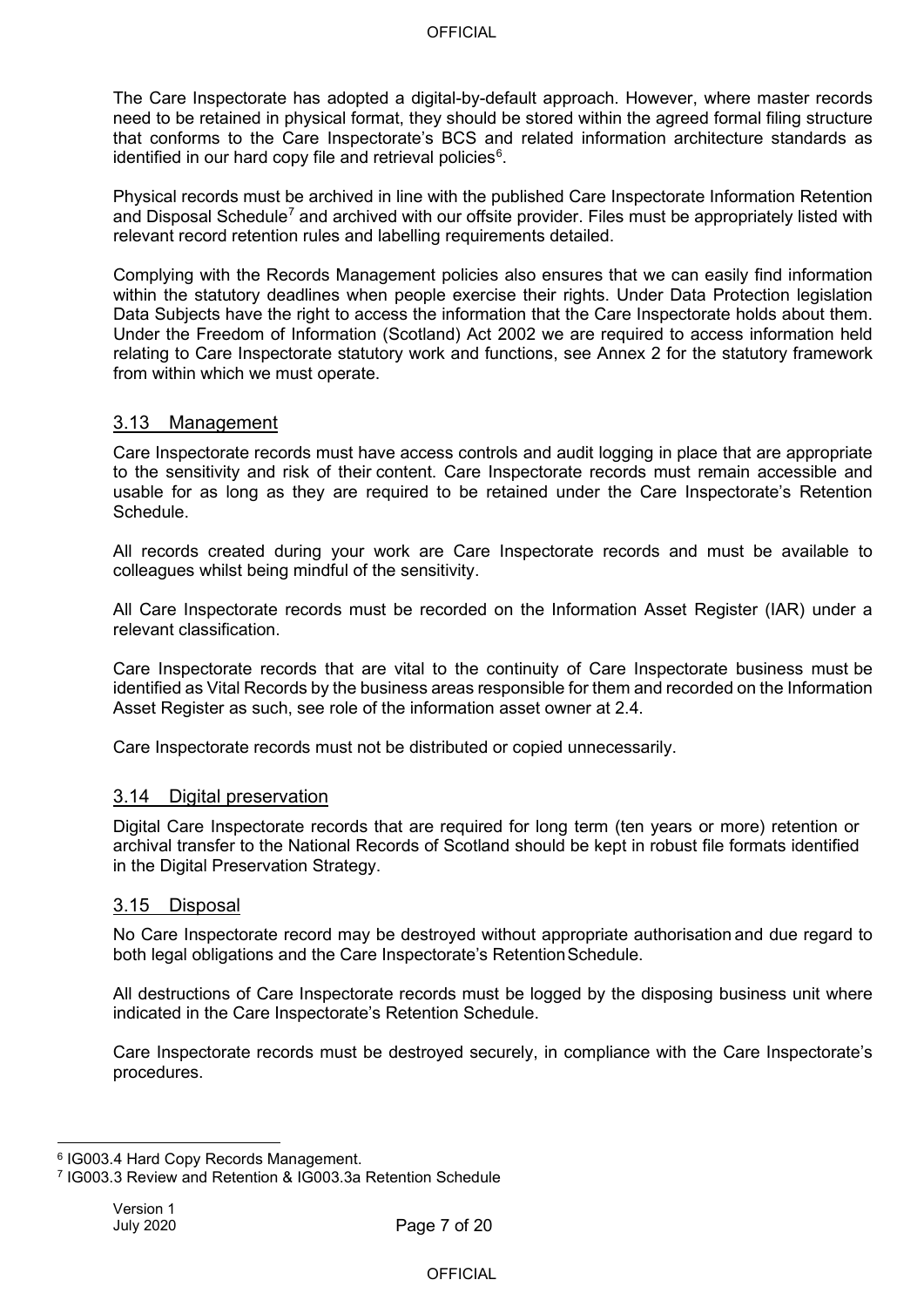## 4. Data Protection

### *4.1 Data Protection Policy Suite*

As the scrutiny and improvement body for social care and social work services across Scotland, the Care Inspectorate has powers under Part 5 of the Public Services Reform (Scotland) Act 2010 to collect and process personal information about people who provide, manage and work for care services and people experiencing care. The Care Inspectorate also collects and processes types of personal data about a variety of other individuals as part of its day to day operations. These include current, past and prospective employees, volunteers, suppliers and others with whom it communicates.

To protect the privacy of those individuals, the Care Inspectorate is required to comply with two pieces of legislation; the Data Protection Act 2018 (DPA) and the General Data Protection Regulation (GDPR). The DPA sets out the framework for data protection law and tailors how the GDPR applies in the UK, they sit alongside each other.

The GDPR establishes a framework of rights and duties which balance the need of organisations to collect and process Personal Data for clearly defined purposes with the right of the individuals to confidentiality. These individuals are known as Data Subjects.

Compliance with the GDPR and related privacy law is not just a legal obligation. The Care Inspectorate regards the lawful and correct treatment of personal information as of vital importance to maintaining trusted and positive working relationships with the various groups of individuals whose personal data the Care Inspectorate holds and to ethical and successful business practice. The Privacy Notice $^8$  $^8$ published on our website explains how and why we process personal data.

#### 4.1.1 Information Security & Risk

The Records Management Policy looks at the principles for good record keeping such as the systems to use, what to record, the purpose for collection, confidentiality, security of records as well as access and disclosure.

The Data Protection Policy includes our instruction on how to make sure we are legally compliant with the security principle; we must protect all our information appropriately and in line with agreed business practice and operational policy. We must have in place organisational and technical measures that ensure:

- The confidentiality of information that is personally, commercially, or operationally sensitive
- The integrity of our information to ensure that it can be trusted to be accurate, current, and complete with proper naming conventions.
- The availability of our information is to ensure that it can be accessed by the right people at the right time in the right place.

The identification and consideration of information risks and IG requirements are undertaken as an integral part of organisational and technological change and risk assessed, as appropriate, in conjunction with relevant stakeholders.

The information or records that the Care Inspectorate collect through our regulatory work are Information Assets (IAs). An IA is a body of information, defined and managed as a single unit so it can be understood, shared, protected, and exploited effectively.

Each asset must have an IAO. This is the Care Inspectorate manager responsible for ensuring that

<span id="page-7-0"></span><sup>8</sup> IG002.1 Care Inspectorate Privacy Notice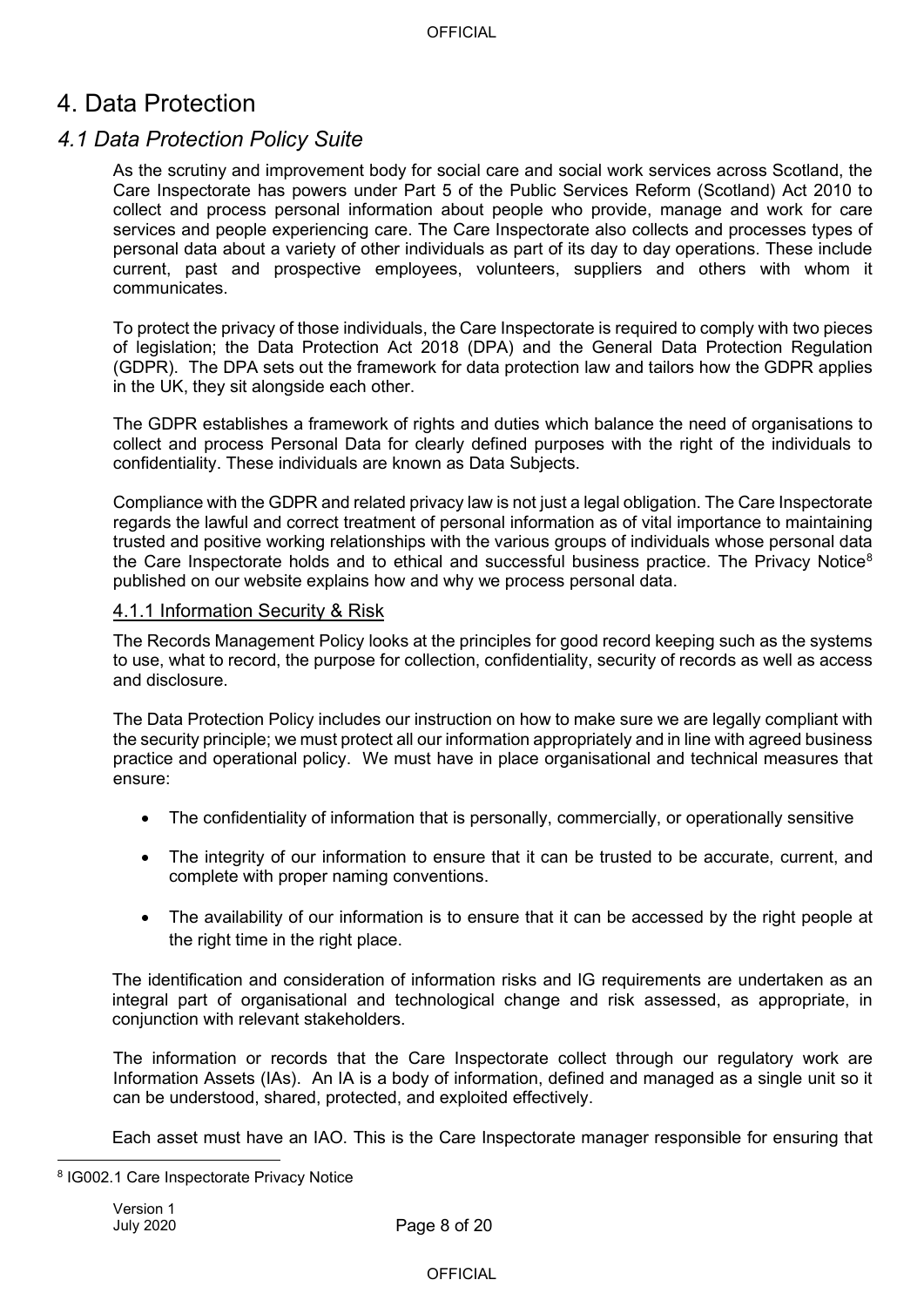the risks to, and the opportunities for the asset, are monitored and are listed on the IAR. The IAO doesn't need to be the creator or the primary user of the asset, but they must understand its value to the organisation.

- IAs need to be understood, shared, protected, and exploited effectively.
- IAs have a recognisable and manageable value, risk, content and lifecycle as per our retention schedule.

IAOs must review the assets they are responsible for to keep the IAR relevant. The SIRO is the owner of the IAR and will instruct IAOs on maintenance requirements $^9$  $^9$ .

The Care Inspectorate ensures that records and IAs remain safe by adopting quality assurance measures that are best practice and by completing risk-based assessments before any technical business change<sup>10</sup>.

- Our processes use ISO/IEC 27001 and National Cyber Security Centres (NCSC) Software as Service security principles for guidance in defining an asset-based risk-based approach to information security.
- The risk assessment process is triggered before each new digital service.
- We ensure that repeated risk assessments produce "consistent, valid and
- comparable results".
- ICT Service Team retain documented information about its risk assessment process so that it can demonstrate compliance with these requirements.

#### 4.1.2 Data Breaches

All staff are responsible for ensuring that:

- any personal data that they hold, no matter the format, is held securely
- personal data is not disclosed either orally or in writing, accidentally or otherwise, to any unauthorised third party.

We have robust and documented Data Breach procedures and controls for identifying, investigating, reviewing, and reporting any data breaches or near misses<sup>11</sup>. All staff must report breaches in a timely manner and if the threshold is reached, IG must report data breaches within 72 hours to the Information Commissioner's Office (ICO).

#### 4.1.3 Privacy and Data Protection Impact Assessments (DPIAs)

The GDPR and DPA require that appropriate technical and organisational measures are taken to implement the data protection principles and safeguard individual's rights. This is known as 'data protection by design and by default' previously known as Privacy by Design.

<span id="page-8-0"></span><sup>9</sup> IG002.5 Information Risk Handbook (under development)

<span id="page-8-1"></span> $10$  ICT policies are in draft – awaiting publication.

<span id="page-8-2"></span><sup>11</sup> IG002.3 Data Breach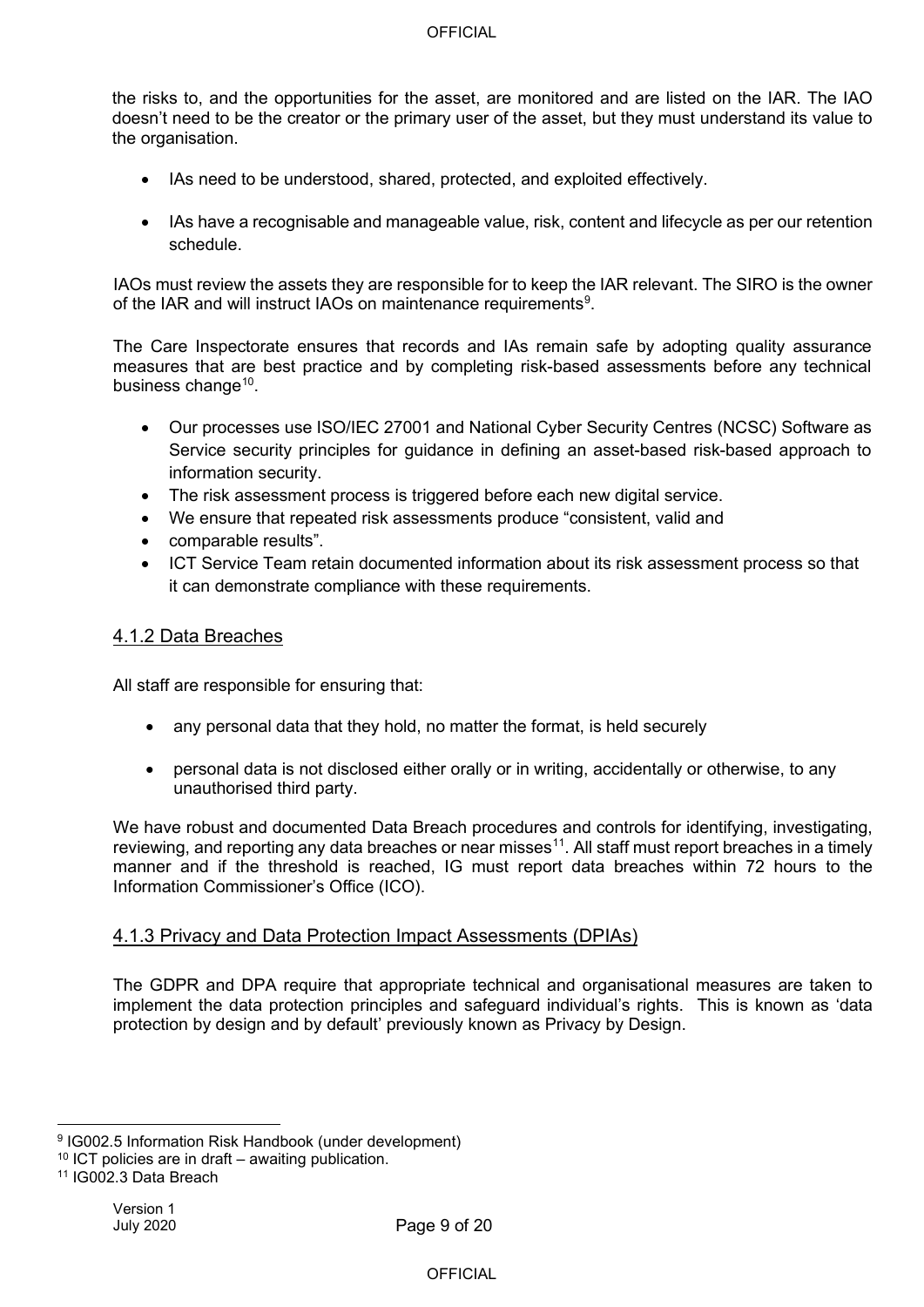This means that the Care Inspectorate is required to integrate data protection into all processing activities and business practices, from the design right through the life cycle to decommissioning.

A DPIA is a statutory process that helps to identify privacy risks associated with organisational change and ensures lawful practice is maintained throughout the change process from planning and implementation to business-as-usual. The purpose of the DPIA is to ensure that privacy risks are minimised while allowing the aims of the project to be met whenever possible. It achieves this by taking proactive and preventative rather than reactive and remedial measures to manage privacy risks.

A DPIA enables privacy risks to be identified and mitigated at an early stage by analysing how the proposed uses of personal information will work in practice. It is a consultative process and involves engagement with people who will be working on, or affected by, the project.

All staff must, prior to any new initiative, process, or project carry out a DPIA screening assessment followed by a DPIA if potential privacy risks are identified. A screening assessment must also be completed if there is a wholesale change to an existing process, or a new procurement.<sup>[12](#page-9-0)</sup>

<span id="page-9-0"></span><sup>12</sup> IG002.2 Data Protection Impact Assessment (DPIA); IG002.2a Data Protection Impact Assessment (DPIA) Screening Form ; IG002.2b Data Protection Impact Assessment (DPIA) Form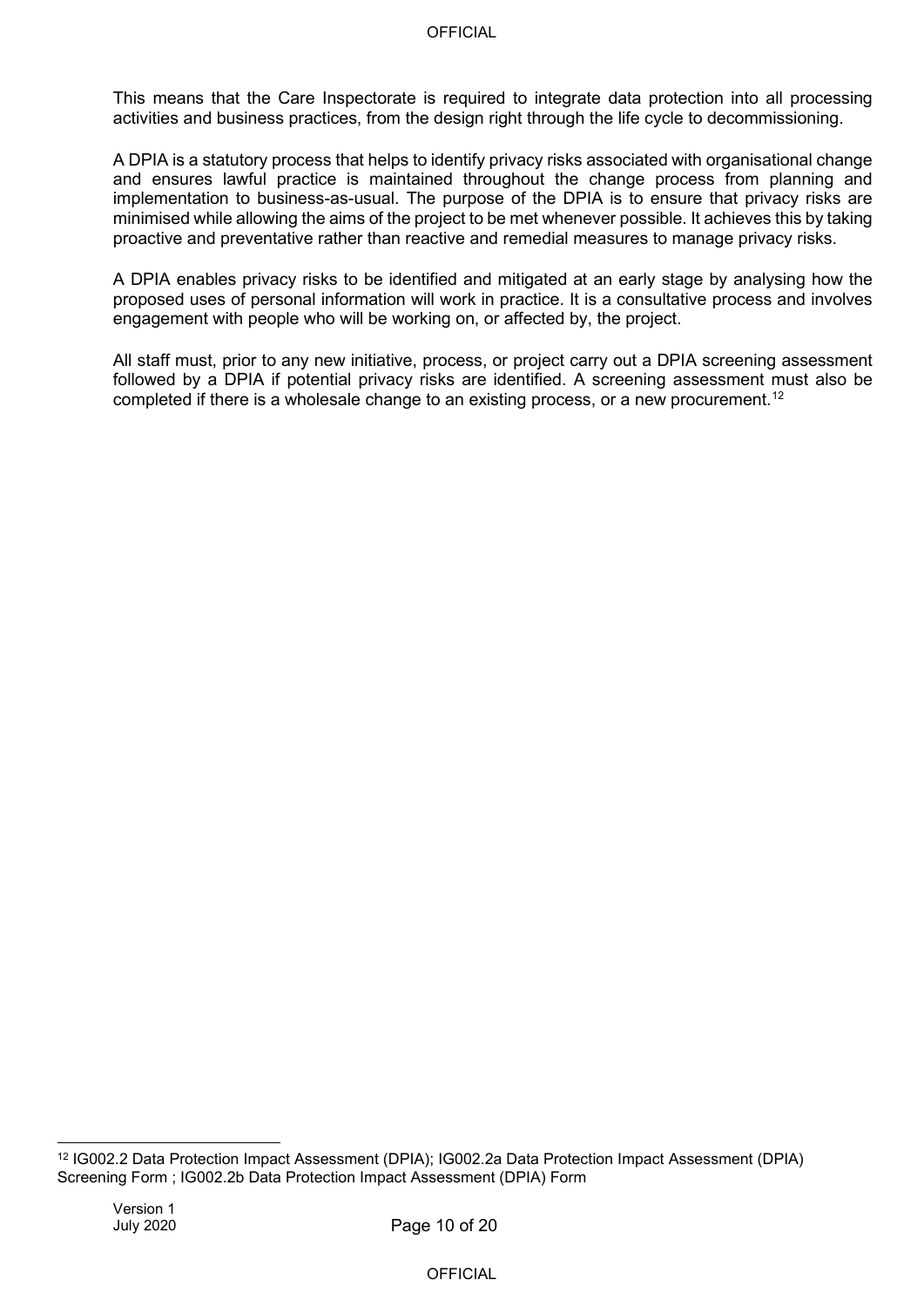## 5. Conclusion

All Care Inspectorate staff have a responsibility to comply with IG policy and some staff have specific responsibilities which are summarised in Section 2.

All Care Inspectorate staff have a professional responsibility to keep accurate and timely records about their work. All staff also have a responsibility to identify and mitigate information risk.

The way you record and share information is crucial to effective communication, accountability and evidencebased decision making.

Colleagues will rely on your records at key decision points and all information you generate must therefore be available to colleagues when required and in accordance with the GSC Policy.

The IG team are available for any help and support in complying with the policies, and they will be performing compliance checks to make sure that individuals, teams and departments are practicing good Information Governance.

This policy will be reviewed bi-annually or more frequently if required by significant changes in legislation, regulation or business practice. It will be reviewed by the IG Team and presented to the Care Inspectorate Executive Group for approval, in line with the Care Inspectorate's Policy Framework.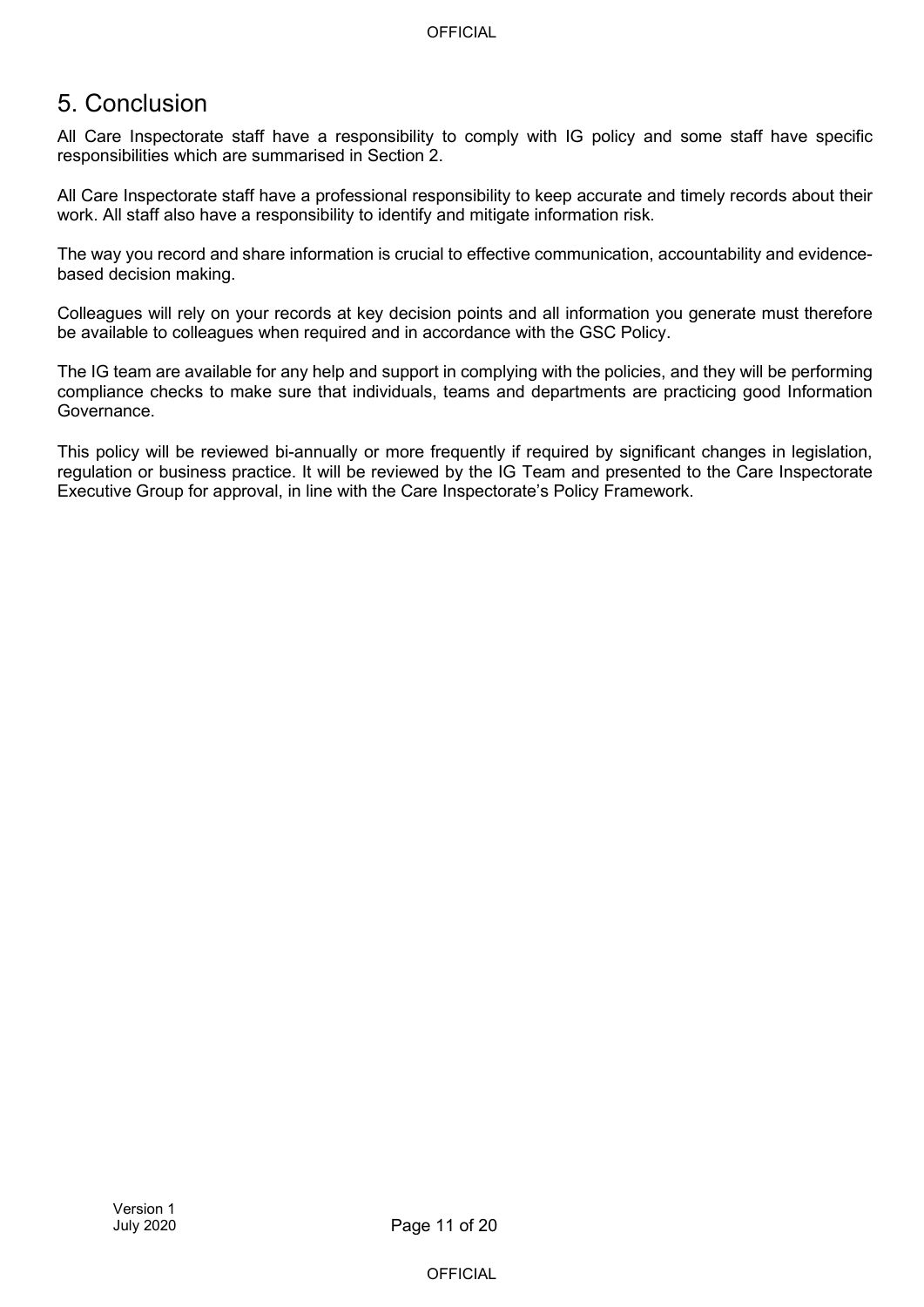## Annex 1 - Policy Structure Overview

### 1. Information Governance Policy:

IG001 Information Governance Policy

*1.1 Information Governance Procedures:* 

IG001.1 Information Governance Enquiries Procedure IG001.2 Freedom of Information (Scotland)

2. Data Protection Policy:

IG002 Data Protection Policy

#### *2.1 Data Protection Procedures:*

IG002.1 Care Inspectorate Privacy Notice<sup>13</sup> IG002.2 Data Protection Impact Assessment (DPIA) IG002.3 Data Breach IG002.4 Government Security Classification IG002.5 Information Risk Handbook

#### *2.2 Data Protection Forms & Supporting Documents:*

IG002.2a Data Protection Impact Assessment (DPIA) Screening Form IG002.2b Data Protection Impact Assessment (DPIA) Form IG002.3a Data Breach Form

#### 3. Records Management Policy:

IG-003 Records Management Plan

#### *3.1 Records Management Procedures:*

0003.1 Metadata Standard 0003.2 Naming Conventions 0003.3 Review and Retention 0003.4 Hard Copy Records Management 0003.5 O365 One Drive 0003.6 O365 SharePoint 0003.7 O365 Sharing 0003.8 O365 Teams

#### *3.2 Records Management Forms & Supporting Documents:*

IG003.2a Retention Schedule IG003.4a Records Disposal Form

<span id="page-11-0"></span><sup>13</sup> <https://www.careinspectorate.com/index.php/core-privacy-notice>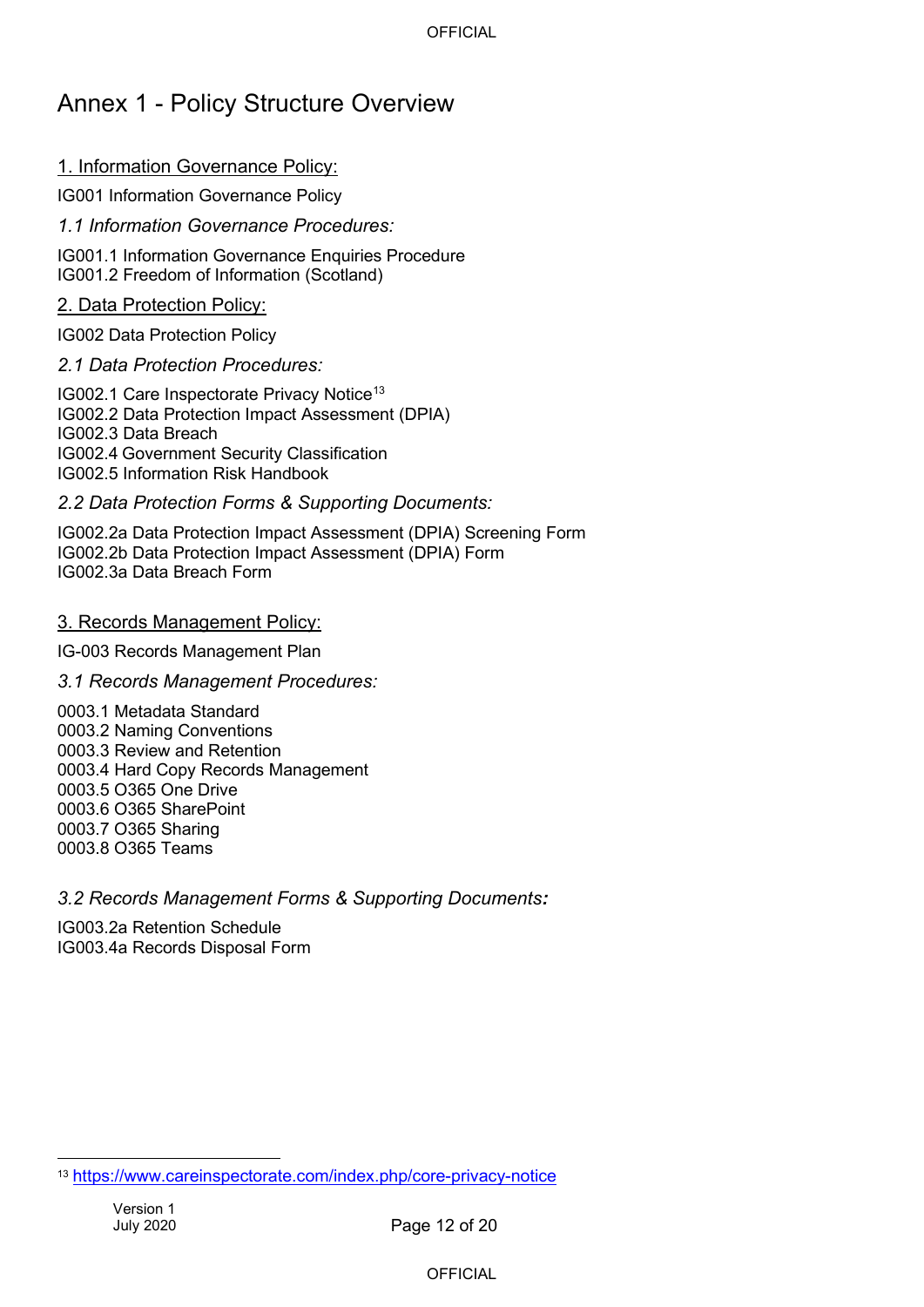## Annex 2 Legislation and Regulation Relating to Information Governance in the Care Inspectorate:

The Care Inspectorate was established under section 44(1) of the Public Services Reform (Scotland) Act 2010 as an independent body responsible for the scrutiny and improvement of care, social work and child protection. The role and functions of the Care Inspectorate are set out in the Public Services Reform (Scotland) Act 2010 and the Adults with Incapacity (Scotland) Act 2000 (Part 4 only).

Below is a list of the main legislation which impacts upon Information Governance.

| <b>Statute or Regulation</b>                                                                 | <b>Summary of Impact</b>                                                                                                                                                                                               |
|----------------------------------------------------------------------------------------------|------------------------------------------------------------------------------------------------------------------------------------------------------------------------------------------------------------------------|
|                                                                                              |                                                                                                                                                                                                                        |
| <b>Public</b><br><b>Reform</b><br><b>Services</b><br>$\mathbf 1$ .<br>(Scotland) Act 2010    | 1.1 The Care Inspectorate draws its power from this Act. The<br>overarching aim of the Act is to simplify and improve Scotland's public<br>services by:                                                                |
| https://www.legislation.gov.uk/asp<br>/2010/8/contents                                       | Helping to simplify and improve Scotland's complex landscape of<br>public bodies by dissolving some smaller bodies and merging others<br>with similar functions                                                        |
|                                                                                              | Providing a legislative process for Parliament to make further<br>necessary structural changes to public bodies                                                                                                        |
| Our predecessor,<br>the<br><b>Care Commission drew</b><br>the<br>from<br><i>its</i> powers   | Providing a power to remove and reduce unnecessary burdens on<br>businesses and the wider economy                                                                                                                      |
| <b>Regulation</b><br><b>of</b><br>Care<br>(Scotland) Act 2001<br>http://www.legislation.gov. | Establishing more effective structures for the improvement and<br>scrutiny of health, social care and social work                                                                                                      |
| uk/asp/2001/8/section/1                                                                      | Ensuring improvement and scrutiny bodies work together and are<br>focused on the user                                                                                                                                  |
|                                                                                              | 1.2 Section 53(6) outlines our statutory power to require a social<br>service to supply us with any information relating to the service<br>that is necessary for us to carry out our statutory functions.              |
| 2. Scottish Statutory Instrument<br><b>No 185</b>                                            | 2.1 The Scottish Ministers made the following Regulations in exercise<br>of the powers conferred by section 58(1) of the Public Services Reform<br>(Scotland) Act 2010(1) and all other powers enabling them to do so. |
| The Public Services<br><b>Reform</b><br>(Social<br>(Social<br><b>Services</b>                | 2.2 Paragraph 5 outlines in more detail our power to acquire<br>information.                                                                                                                                           |
| Inspections)<br><b>Services</b><br>(Scotland) Regulations 2011                               | 2.3 Paragraph 9 outlines our specific obligations in relation to the<br>disposal of personal records that were obtained for the purposes<br>of an inspection.                                                          |
| http://www.legislation.gov.uk/ssi/2<br>011/185/made                                          | 2.4 Paragraph 10 details our powers in relation to sharing<br>information that we obtained for the purpose of an inspection.                                                                                           |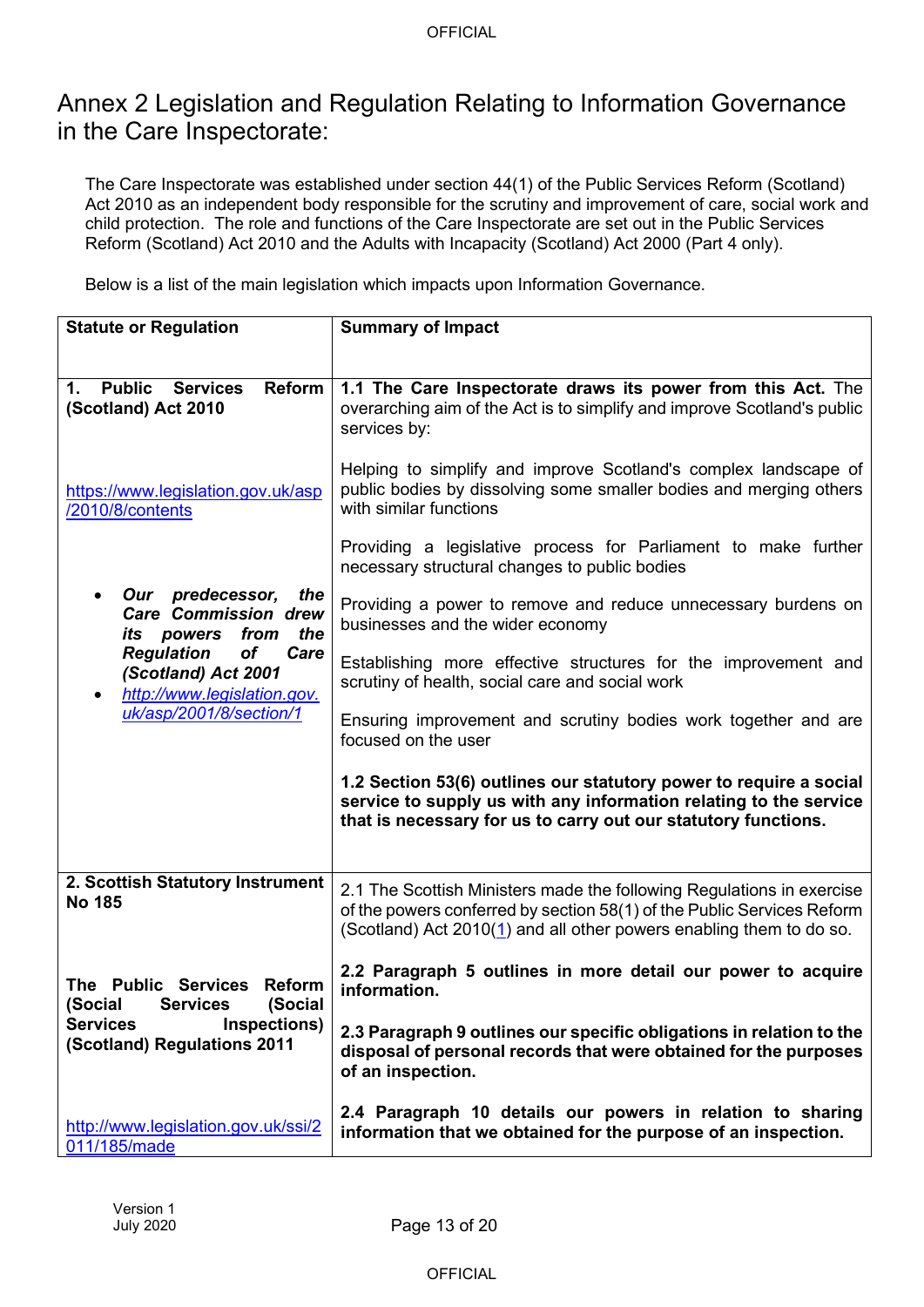| 3. Public Records (Scotland)<br><b>Act 2011</b><br>https://www.legislation.gov.uk/asp<br>/2011/12/contents          | 3.1 Under the Public Records (Scotland) Act 2011 (the Act) Scottish<br>public authorities must produce and submit a records management<br>plan (RMP) setting out proper arrangements for the management of<br>an authority's public records to the Keeper of the Records of Scotland<br>(the Keeper) for his agreement under section 1 of the Act.                                          |
|---------------------------------------------------------------------------------------------------------------------|---------------------------------------------------------------------------------------------------------------------------------------------------------------------------------------------------------------------------------------------------------------------------------------------------------------------------------------------------------------------------------------------|
| Freedom<br>Information<br>of<br>4.<br>(Scotland) Act 2002<br>http://www.legislation.gov.uk/asp/<br>2002/13/contents | The Freedom of Information (Scotland) Act 2002 (FOI(S)A) is an Act<br>of the Scottish Parliament which gives everyone the right to ask for<br>any information held by a Scottish public authority. This right is<br>subject to certain conditions and exemptions, which are set out in the<br>Act. FOI(S)A is enforced and promoted by the Scottish Information<br><b>Commissioner</b>      |
|                                                                                                                     | In summary, FOI(S)A requires the Care Inspectorate to either<br>make available the information requested by an applicant, or to<br>explain why the information in not being made available.                                                                                                                                                                                                 |
|                                                                                                                     | Scottish Ministers, in consultation with the Scottish Information<br>Commissioner, have produced 'best practice' guidance for<br>Scottish public authorities on discharging functions under<br>FOI(S)A. It stresses the best practice to be followed in providing<br>advice and assistance to requesters and promotes the importance of<br>proactively publishing information.              |
|                                                                                                                     | Public authorities subject to FOI(S)A must also have a Publication<br>Scheme which sets out the information that they will routinely publish.<br>The Care Inspectorate has adopted the Model Publication Scheme,<br>which was produced by the Scottish Information Commissioner.                                                                                                            |
| 5. Data Protection Act 2018<br>http://www.legislation.gov.uk/ukpg                                                   | Member States can introduce exemptions from the GDPR's<br>transparency obligations and individual rights, but only where the<br>restriction respects the essence of the individual's fundamental rights<br>and freedoms and is a necessary and proportionate measure in a<br>democratic society to safeguard:                                                                               |
| a/2018/12/pdfs/ukpga 20180012<br>en.pdf                                                                             | national security;<br>defence;<br>public security;<br>the prevention, investigation, detection or prosecution of criminal                                                                                                                                                                                                                                                                   |
| Data Protection Act 1998 for<br>transitional period.                                                                | offences;<br>other important public interests, in particular economic or financial<br>interests, including budgetary and taxation matters, public health and<br>security;                                                                                                                                                                                                                   |
| https://www.legislation.gov.uk/ukp<br>ga/1998/29/contents                                                           | the protection of judicial independence and proceedings;<br>breaches of ethics in regulated professions;<br>monitoring, inspection or regulatory functions connected to the<br>exercise of official authority regarding security, defence, other<br>important public interests or crime/ethics prevention;<br>the protection of the individual, or the rights and freedoms of others;<br>or |
|                                                                                                                     | the enforcement of civil law matters.                                                                                                                                                                                                                                                                                                                                                       |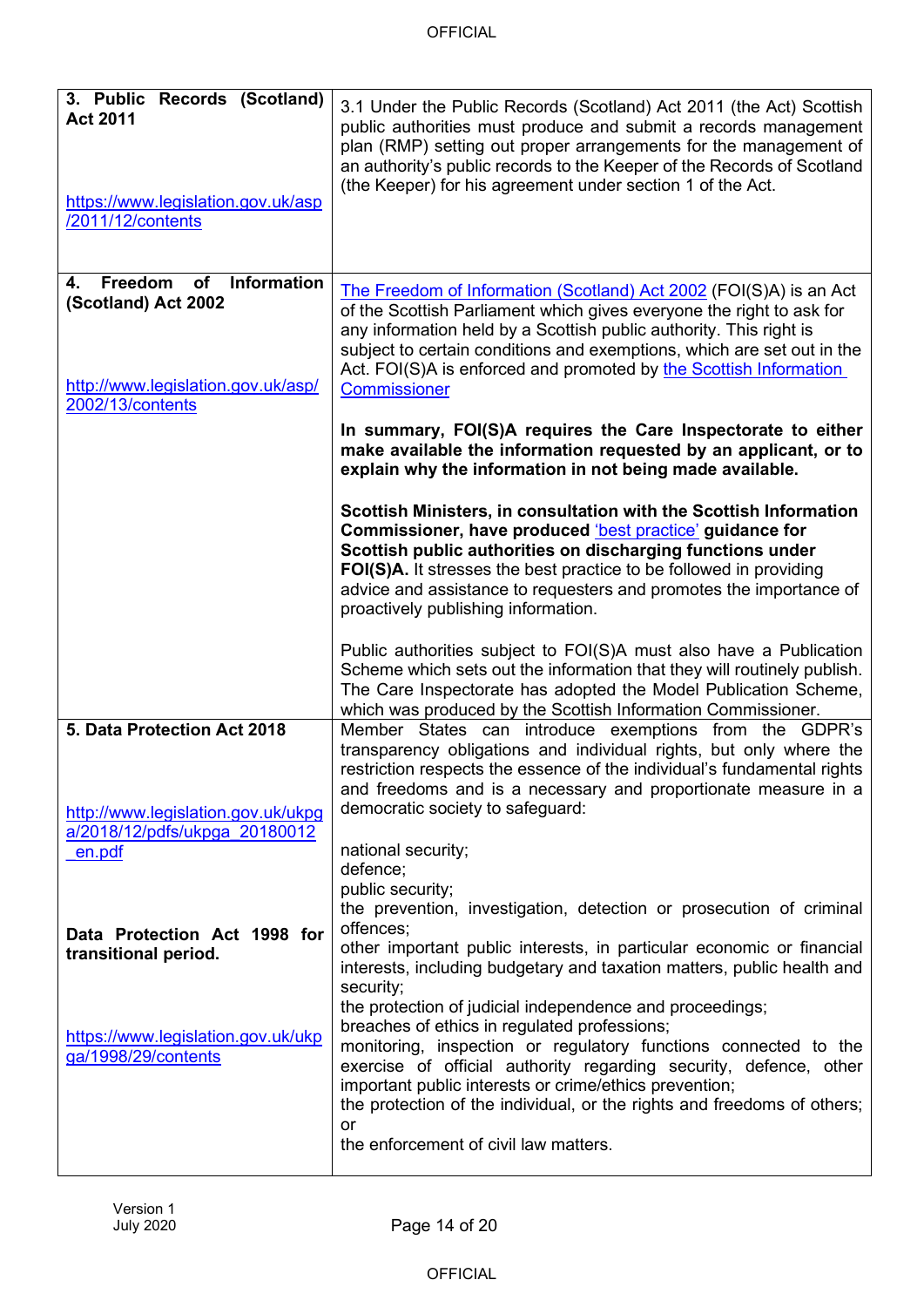|                                                                       | The GDPR provides the following rights for individuals:                                                                                                                                                                                                                                                                                                                                                                                                                                                                                                                                                                          |
|-----------------------------------------------------------------------|----------------------------------------------------------------------------------------------------------------------------------------------------------------------------------------------------------------------------------------------------------------------------------------------------------------------------------------------------------------------------------------------------------------------------------------------------------------------------------------------------------------------------------------------------------------------------------------------------------------------------------|
|                                                                       | The right to be informed.                                                                                                                                                                                                                                                                                                                                                                                                                                                                                                                                                                                                        |
|                                                                       | The right of access.                                                                                                                                                                                                                                                                                                                                                                                                                                                                                                                                                                                                             |
|                                                                       | The right to rectification.                                                                                                                                                                                                                                                                                                                                                                                                                                                                                                                                                                                                      |
|                                                                       | The right to erasure.                                                                                                                                                                                                                                                                                                                                                                                                                                                                                                                                                                                                            |
|                                                                       | The right to restrict processing.                                                                                                                                                                                                                                                                                                                                                                                                                                                                                                                                                                                                |
|                                                                       | The right to data portability.                                                                                                                                                                                                                                                                                                                                                                                                                                                                                                                                                                                                   |
|                                                                       | The right to object.                                                                                                                                                                                                                                                                                                                                                                                                                                                                                                                                                                                                             |
|                                                                       | Rights in relation to automated decision making and profiling.                                                                                                                                                                                                                                                                                                                                                                                                                                                                                                                                                                   |
|                                                                       | The Data Protection Act 2018 is the UK's implementation of the<br>GDPR. Everyone responsible for using personal data has to follow<br>strict rules called 'data protection principles'. They state that data must<br>be:                                                                                                                                                                                                                                                                                                                                                                                                         |
|                                                                       | a) processed lawfully, fairly and in a transparent manner in<br>relation to individuals;<br>b) collected for specified, explicit and legitimate purposes and not<br>further processed in a manner that is incompatible with those<br>purposes;<br>c) adequate, relevant and limited to what is necessary in relation<br>to the purposes for which they are processed;<br>d) accurate and, where necessary, kept up to date;<br>e) keptfor no longer than is necessary for the purposes for<br>which the personal data are processed;<br>processed in a manner that ensures appropriate security of the<br>$f$ )<br>personal data |
| 6. The Re-use of Public Sector<br><b>Information Regulations 2015</b> | 6.1 Re-use Care Inspectorate documents, information or resources<br>are covered by the Re-use of Public Sector Information Regulations.                                                                                                                                                                                                                                                                                                                                                                                                                                                                                          |
| http://www.legislation.gov.uk/uksi/<br>2015/1415/contents/made        |                                                                                                                                                                                                                                                                                                                                                                                                                                                                                                                                                                                                                                  |
| 7. Environmental Information<br>(Scotland) Regulations 2004           | The Environmental Information (Scotland) Regulations 2004 ('the<br>EIRs') are based on European Directive 2003/4/EC ('the Directive').<br>They give the public rights of access to environmental information<br>held by Scottish public authorities.                                                                                                                                                                                                                                                                                                                                                                             |
| http://www.legislation.gov.uk/ssi/2                                   | The EIRs require Scottish public authorities to:                                                                                                                                                                                                                                                                                                                                                                                                                                                                                                                                                                                 |
| 004/520/contents/made                                                 | Actively disseminate information, particularly by electronic<br>means (regulation 4(1));<br>Make environmental information available to any person<br>$\bullet$<br>who requests it within 20 working days or, in exceptional<br>cases where the request is both voluminous and complex,<br>within 40 working days (regulation 5(1) and regulation<br>7(1));                                                                                                                                                                                                                                                                      |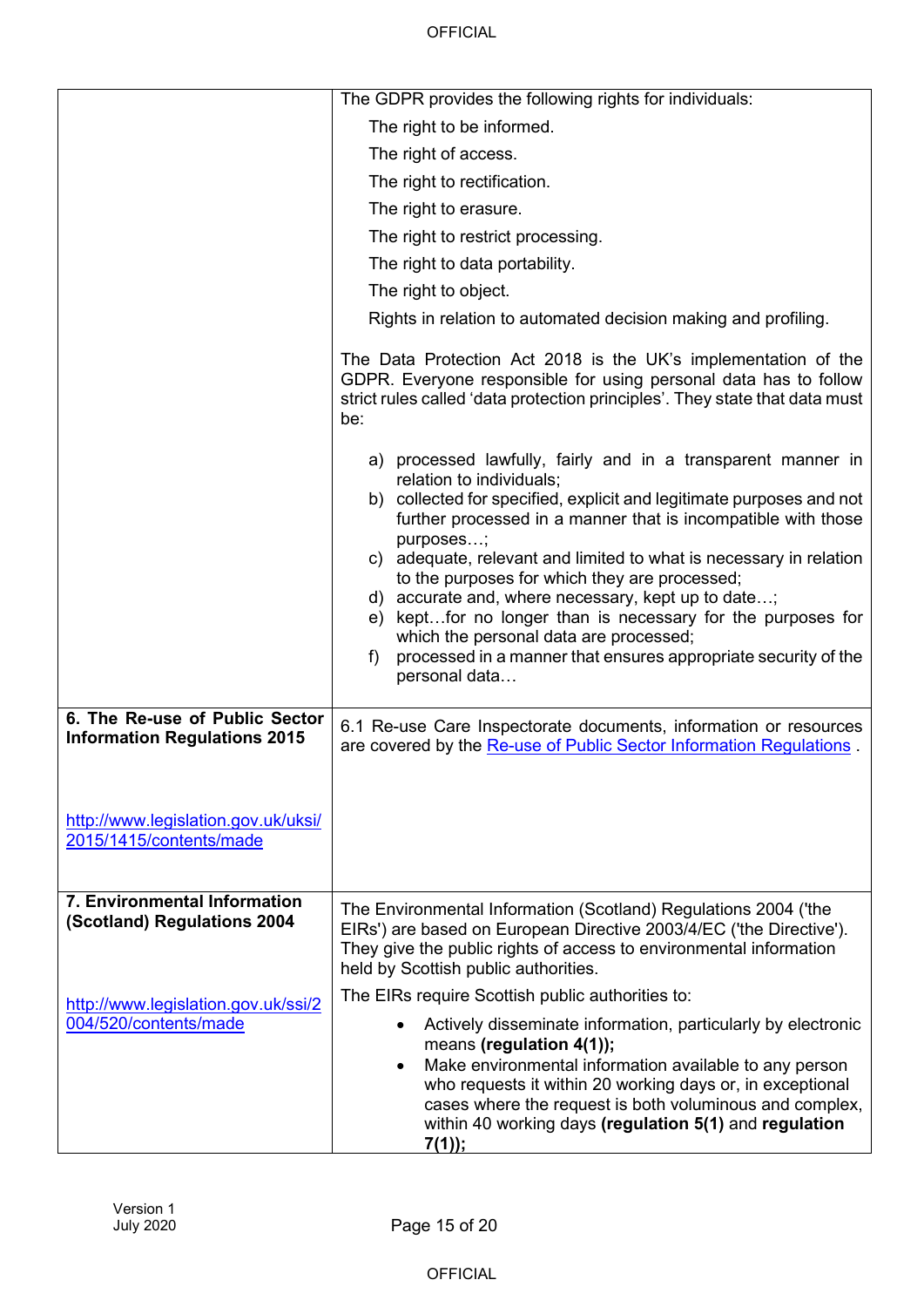|                                                           | Publish a schedule of charges and information on the<br>$\bullet$<br>circumstances in which a fee may be charged, waived or<br>required to be paid in advance (regulation 8(8));<br>Provide advice and assistance to someone who has<br>$\bullet$<br>made, or wishes to make, a request for environmental<br>information (regulation 9);<br>Refuse environmental information only in accordance with<br>$\bullet$<br>the limited exceptions available, giving reasons and<br>details of the mechanisms for review and appeal<br>(regulations 10, 11, 13, 16 and 17);<br>Transfer requests for environmental information if they do<br>$\bullet$<br>not hold the information but believe another authority<br>does (regulation 14);<br>Where requested, carry out a review of a decision not to<br>make environmental information available (regulation<br>16). |
|-----------------------------------------------------------|----------------------------------------------------------------------------------------------------------------------------------------------------------------------------------------------------------------------------------------------------------------------------------------------------------------------------------------------------------------------------------------------------------------------------------------------------------------------------------------------------------------------------------------------------------------------------------------------------------------------------------------------------------------------------------------------------------------------------------------------------------------------------------------------------------------------------------------------------------------|
| <b>European Convention on</b>                             | The European Convention on Human Rights (ECHR) protects the                                                                                                                                                                                                                                                                                                                                                                                                                                                                                                                                                                                                                                                                                                                                                                                                    |
| Human Rights (ECHR)                                       | human rights of people in countries that belong to the Council of<br>Europe.                                                                                                                                                                                                                                                                                                                                                                                                                                                                                                                                                                                                                                                                                                                                                                                   |
|                                                           | Article 8 – Right to respect for private and family life                                                                                                                                                                                                                                                                                                                                                                                                                                                                                                                                                                                                                                                                                                                                                                                                       |
| https://www.echr.coe.int/Docu<br>ments/Convention_ENG.pdf | The right to a private life protects your dignity and autonomy.<br>$\bullet$<br>It covers both public and private interactions and includes<br>respect for your private and confidential information,<br>particularly the storing and sharing of data.                                                                                                                                                                                                                                                                                                                                                                                                                                                                                                                                                                                                         |

#### **Additional Legislation - Care Inspectorate**

Below is a list of the main legislation which may impact on the work of the Care Inspectorate, with links to the legislation as published on the legislation.gov.uk website

#### **Primary legislation - Adults**

Adults with Incapacity (Scotland) Act 2000

<http://www.legislation.gov.uk/asp/2000/4/contents>

Adult Support and Protection (Scotland) Act 2007

<http://www.legislation.gov.uk/asp/2007/10/contents>

Social Care (Self-directed Support) (Scotland) Act 2013

<http://www.legislation.gov.uk/asp/2013/1/contents>

#### **Primary legislation - Children and Young People**

Adoption (Scotland) Act 1978

<http://www.legislation.gov.uk/ukpga/1978/28/contents>

Version 1 July 2020

Page 16 of 20

OFFICIAL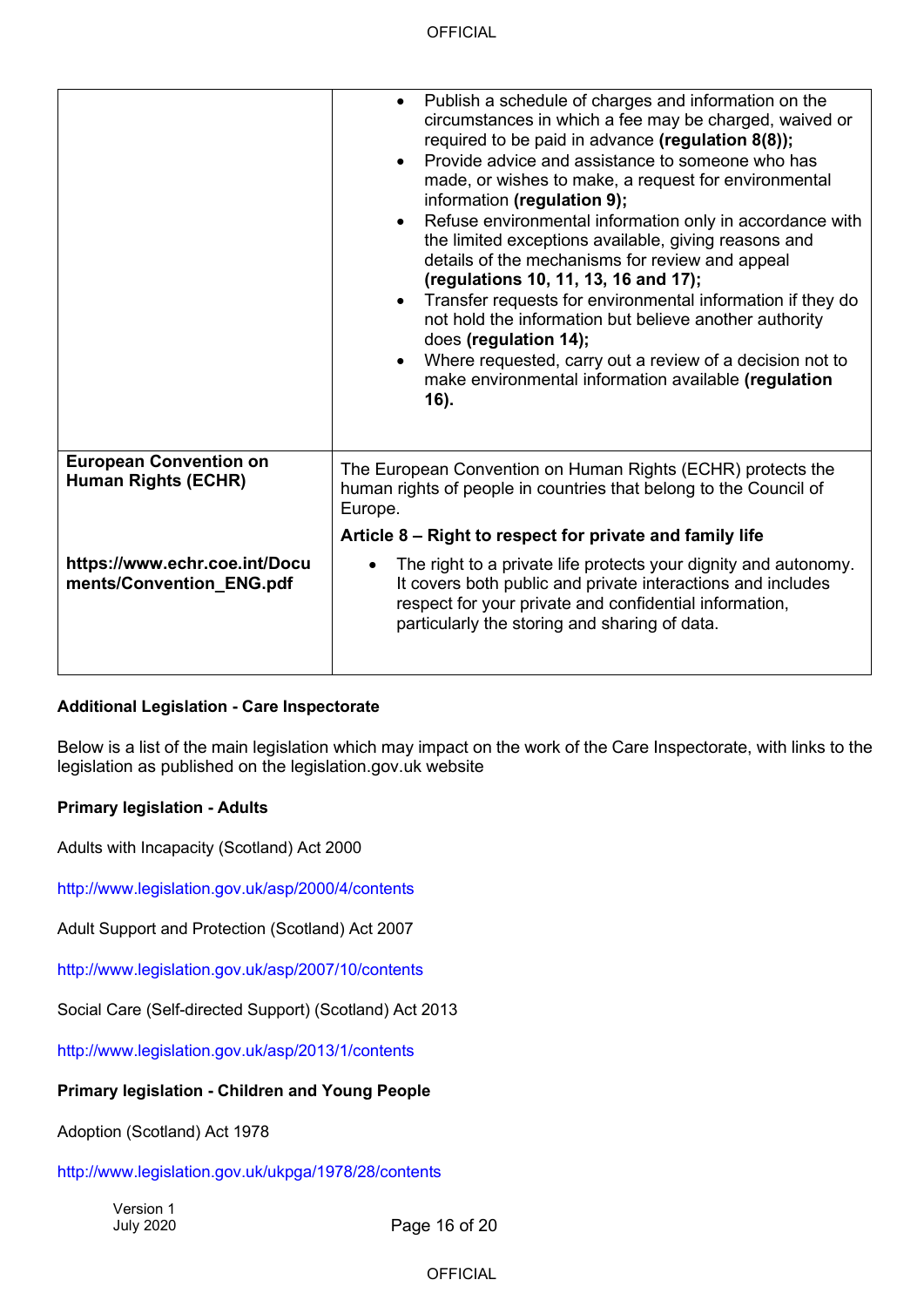| Adoption and Children (Scotland) Act 2007                                    |
|------------------------------------------------------------------------------|
| http://www.legislation.gov.uk/asp/2007/4/contents                            |
| Foster Children (Scotland) Act 1984                                          |
| http://www.legislation.gov.uk/ukpga/1984/56/contents                         |
| Children (Scotland) Act 1995                                                 |
| http://www.legislation.gov.uk/ukpga/1995/36/contents                         |
| Education (Additional Support for Learning) (Scotland) Act 2004              |
| http://www.legislation.gov.uk/asp/2004/4/contents                            |
| Protection of Children and Prevention of Sexual Offences (Scotland) Act 2005 |
| http://www.legislation.gov.uk/asp/2005/9/contents                            |
| Education (Additional Support for Learning)(Scotland) Act 2004               |
| http://www.legislation.gov.uk/asp/2004/4/contents                            |
| Education (Additional Support for Learning) (Scotland) Act 2009              |
| http://www.legislation.gov.uk/asp/2009/7/contents                            |
| Children's Hearings (Scotland) Act 2011                                      |
| http://www.legislation.gov.uk/asp/2011/1/contents                            |
| Children and Young People (Scotland) Act 2014                                |
| http://www.legislation.gov.uk/asp/2014/8/contents                            |
| Limitation (Childhood Abuse) (Scotland) Act 2017                             |
| http://www.legislation.gov.uk/asp/2017/3/contents                            |
| <b>Primary legislation - Criminal Justice</b>                                |
| Criminal Procedure (Scotland) Act 1995                                       |
| http://www.legislation.gov.uk/ukpga/1995/46/contents                         |
| Criminal Justice (Scotland) Act 2003                                         |
| http://www.legislation.gov.uk/asp/2003/7/contents                            |
| <b>Primary legislation - Social Care/ Health Care</b>                        |

Medicines Act 1968

Version 1 July 2020

Page 17 of 20

OFFICIAL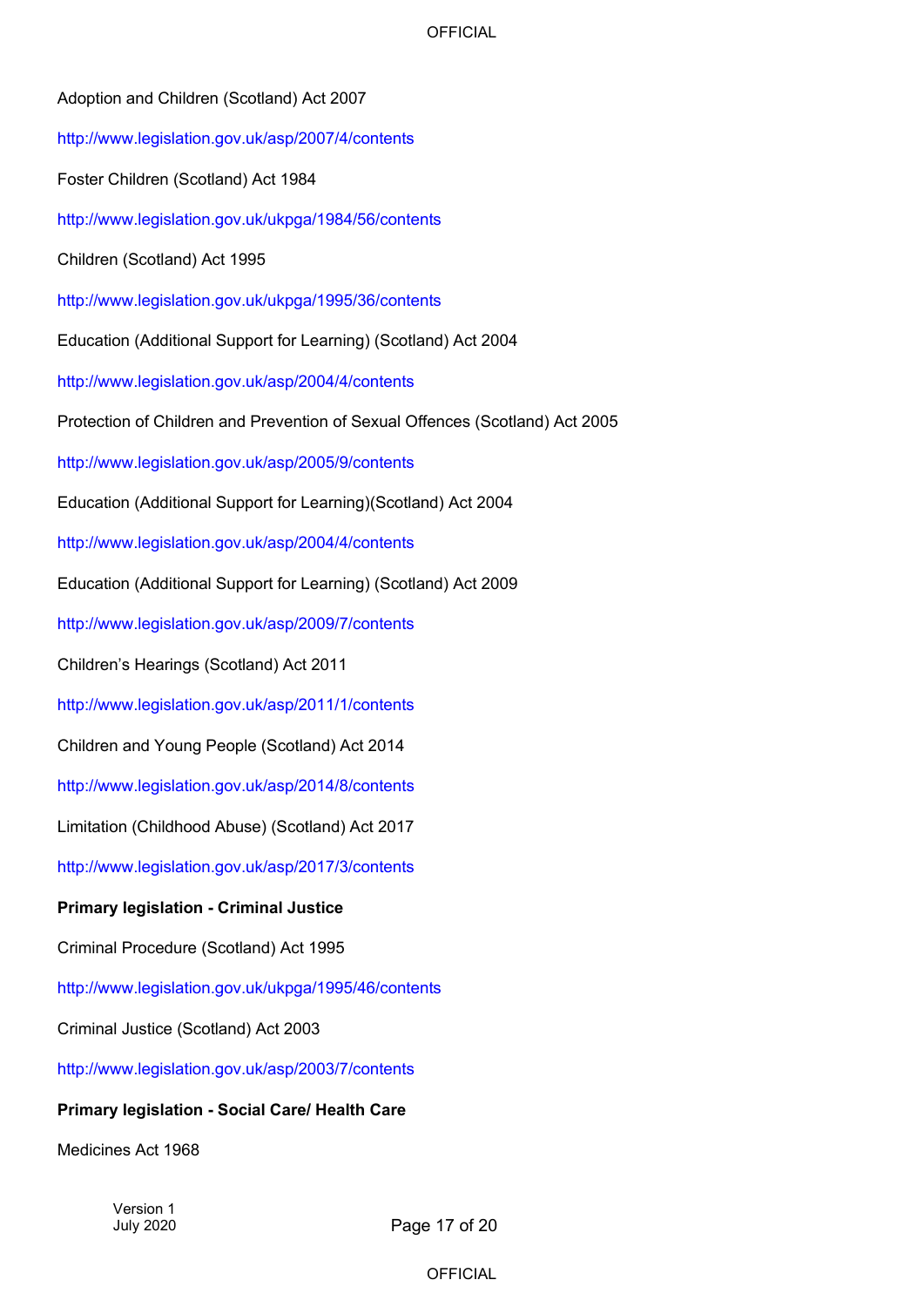<http://www.legislation.gov.uk/ukpga/1968/67> Chronically Sick and Disabled Persons (Scotland) Act 1970 <http://www.legislation.gov.uk/ukpga/1970/44/contents> Chronically Sick and Disabled Persons (Scotland) Act 1972 <http://www.legislation.gov.uk/ukpga/1972/51/contents> National Health Service and Community Care Act 1990 <http://www.legislation.gov.uk/ukpga/1990/19/contents> Carers (Recognition and Services) Act 1995 <http://www.legislation.gov.uk/ukpga/1995/12/contents> Community Care (Direct Payments) Act 1996 <http://www.legislation.gov.uk/ukpga/1996/30/contents> Community Care and Health (Scotland) Act 2002 <http://www.legislation.gov.uk/asp/2002/5/contents> Mental Health (Care and Treatment) (Scotland) Act 2003 <http://www.legislation.gov.uk/asp/2003/13/contents> Public Health etc (Scotland) Act 2008 <http://www.legislation.gov.uk/asp/2008/5/contents> Patients Rights (Scotland) Act 2011 <http://www.legislation.gov.uk/asp/2011/5/contents> Public Bodies (Joint Working) (Scotland) Act 2014 [http://www.legislation.gov.uk/asp/2014/9/contents](http://www.legislation.gov.uk/asp/2014/9/contents/enacted) Health (Tobacco, Nicotine etc. and Care) (Scotland) Act 2016 https://www.legislation.gov.uk/asp/2016/14/contents

### **Primary legislation - Other**

Social Work (Scotland) Act 1968

<http://www.legislation.gov.uk/ukpga/1968/49/contents>

Human Rights Act 1998

Version 1 July 2020

Page 18 of 20

**OFFICIAL**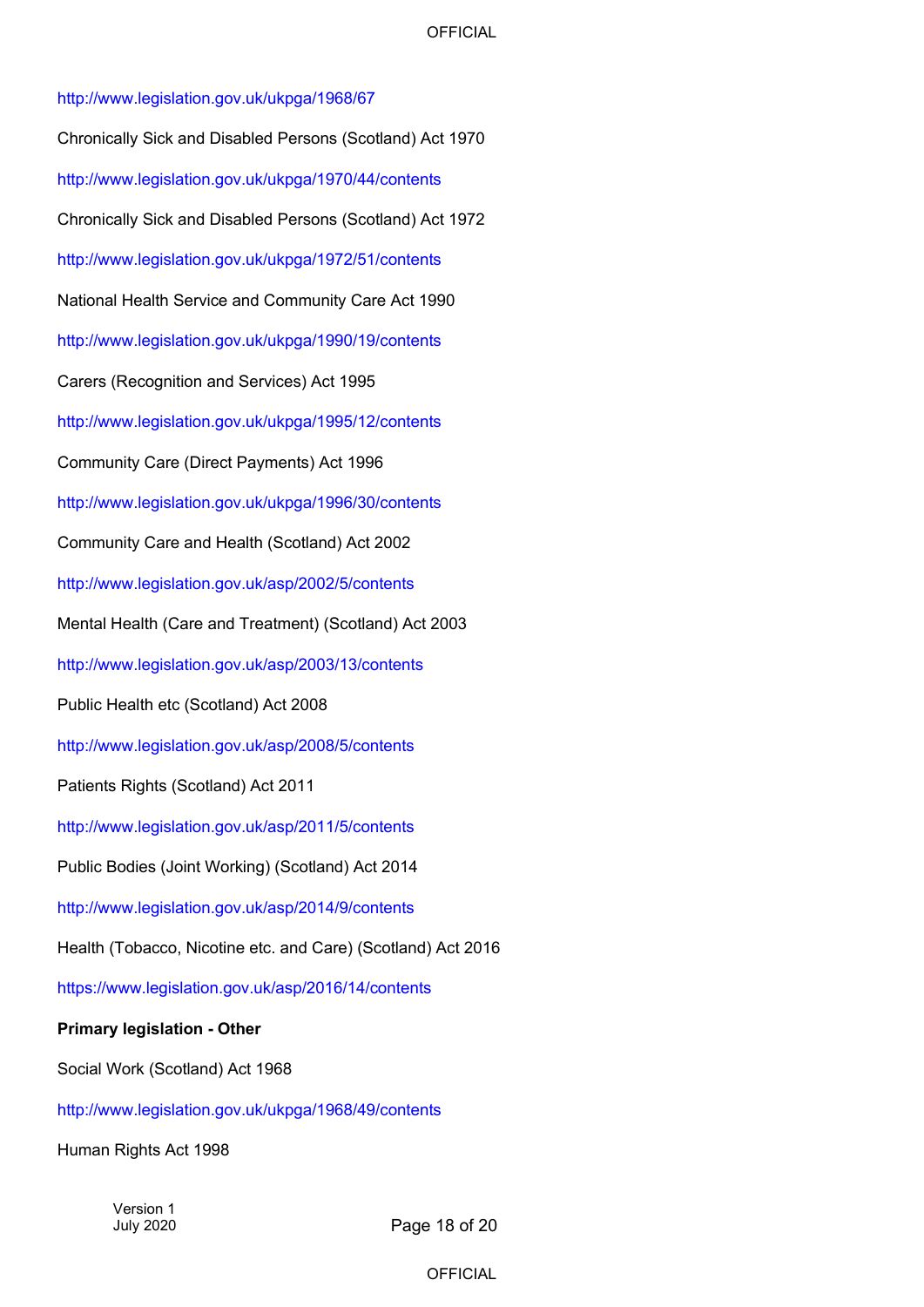<http://www.legislation.gov.uk/ukpga/1998/42/contents> Protection of Vulnerable Groups (Scotland) Act 2007 <http://www.legislation.gov.uk/asp/2007/14/contents> Equality Act 2010 <http://www.legislation.gov.uk/ukpga/2010/15/contents> Housing (Scotland) Act 2001 <http://www.legislation.gov.uk/asp/2001/10/contents> Housing (Scotland) Act 2006 <http://www.legislation.gov.uk/asp/2006/1/contents> Housing (Scotland) Act 2010 <http://www.legislation.gov.uk/asp/2010/17/contents> Regulatory Reform (Scotland) Act 2014 <http://www.legislation.gov.uk/asp/2014/3/contents/enacted> **Secondary legislation - Children and Young People** Residential Establishments – Child Care (Scotland) Regulations 1996 <http://www.legislation.gov.uk/uksi/1996/3256/contents/made> Secure Accommodation (Scotland) Regulations 2013 <http://www.legislation.gov.uk/ssi/2013/205/contents/made> Support and Assistance of Young People Leaving Care (Scotland) Regulations 2003 <http://www.legislation.gov.uk/ssi/2003/608/contents/made> The Looked After Children (Scotland) Regulations 2009 [http://www.legislation.gov.uk/ssi/2009/210/contents/madeT](http://www.legislation.gov.uk/ssi/2009/210/contents/made)he Foster Children (Private Fostering) (Scotland) Regulations 1985 <https://www.legislation.gov.uk/uksi/1985/1798/contents/made> **Secondary legislation - Social Care/ Health Care** Misuse of Drugs Regulations 2001

<http://www.legislation.gov.uk/uksi/2001/3998/contents/made>

Misuse of Drugs (Safe Custody) Regulations 1973

Version 1 July 2020

Page 19 of 20